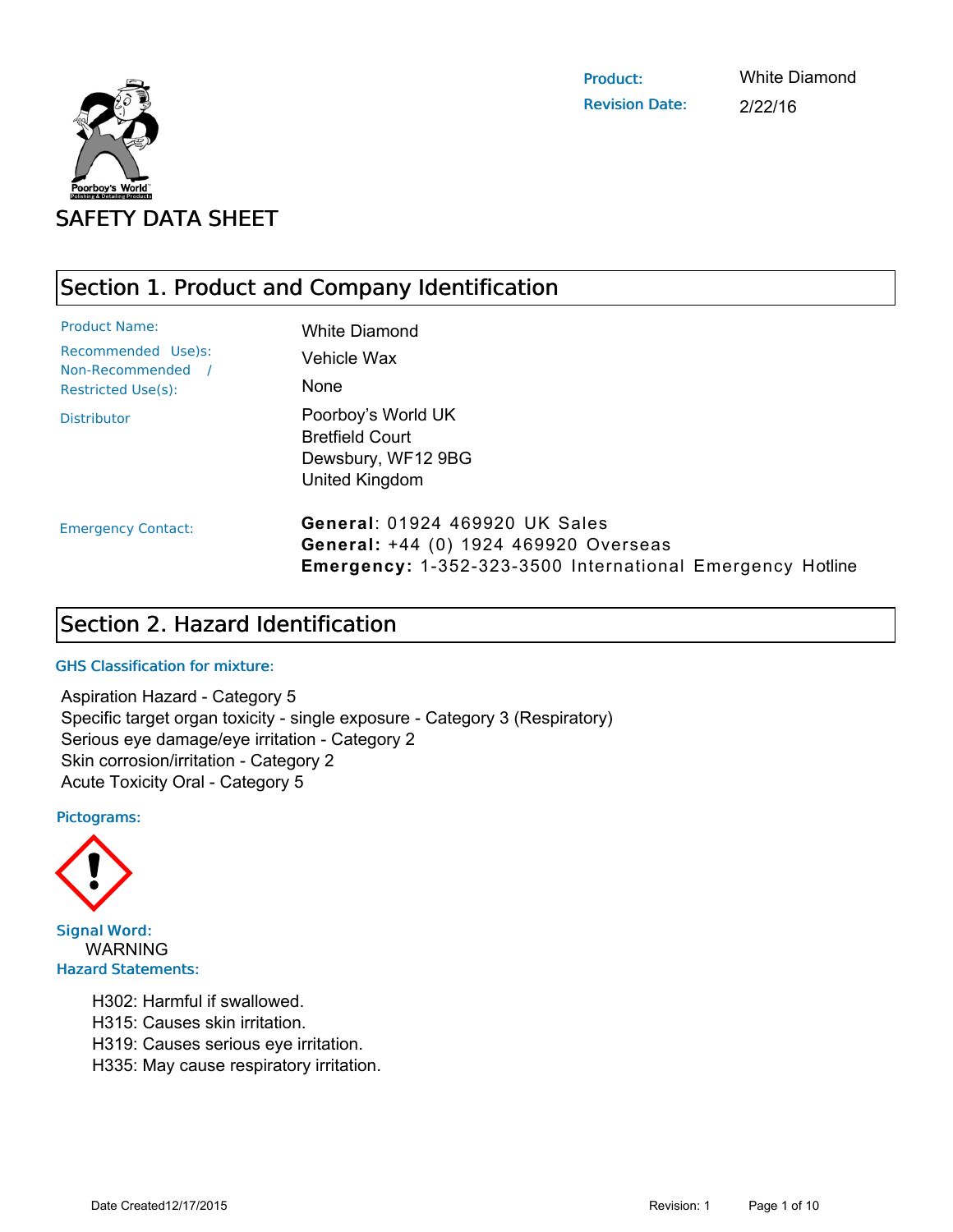### Precautionary Statements:

### Prevention

P280: Wear protective gloves/protective clothing/eye protection/face protection.

P270: Do not eat, drink or smoke when using this product

P264: Wash skin thoroughly after handling.

P261: Avoid breathing dust/fume/gas/mist/vapors/spray.

P271: Use only outdoors or in a well-ventilated area.

### Response

P301+P312: IF SWALLOWED: call a POISON CENTER or doctor/physician IF you feel unwell. P330: Rinse mouth.

P302+P352: IF ON SKIN: wash with plenty of soap and water.

P362: Take off contaminated clothing and wash before reuse.

P332+P313: IF SKIN irritation occurs: Get medical advice/attention.

P305+P351+P338: IF IN EYES: Rinse cautiously with water for several minutes. Remove contact

lenses, if present and easy to do. Continue rinsing.

P337+P313: IF eye irritation persists: Get medical advice/attention.

P304+P340: IF INHALED: Remove victim to fresh air and Keep at rest in a position comfortable for breathing.

P312: Call a POISON CENTER or doctor/physician if you feel unwell.

### **Storage**

P403+P233: Store in a well-ventilated place. Keep container tightly closed. P405: Store locked up.

### **Disposal**

P501: Dispose of contents to industrial combustion plant.

| Section 3. Composition / Information on Ingredients |                                                |            |                                                                        |
|-----------------------------------------------------|------------------------------------------------|------------|------------------------------------------------------------------------|
| <b>Identifiers</b>                                  | Ingredients                                    | Percentage | <b>Classification</b>                                                  |
| 64742-47-8                                          | Distillates (petroleum), hydrotreated<br>light | 10% to 25% | Flam lig 3, Skin 2, STOT se 3<br>narcotic, Asp tox 1                   |
| 64742-48-9                                          | Naphtha (petroleum), hydrotreated<br>heavy     | 10% to 25% | Flam4, Skin irrit2, Carc 1B, Muta 1B,<br>STOT se 3 narcotic, Asp tox 1 |
| 66402-68-4                                          | Calcinated kaolin clay                         | 10% to 15% | Skin irrit2, Eye irrit2A, STOT se3 resp,                               |
| 63148-62-9                                          | Polydimethylsiloxane                           | 1% to 5%   | Skin irrit2, Eye irrit2, Env acute 2                                   |
| 93-83-4                                             | Fatty alkanolamide                             | 1% to 5%   | Eye irrit2b, Skin irrit2, STOT SE 3 resp                               |
| 8015-86-9                                           | Carnauba wax                                   | 1% to 5%   | Flam lig 3, Skin 2, STOT se 3 narcotic,<br>Asp tox 1                   |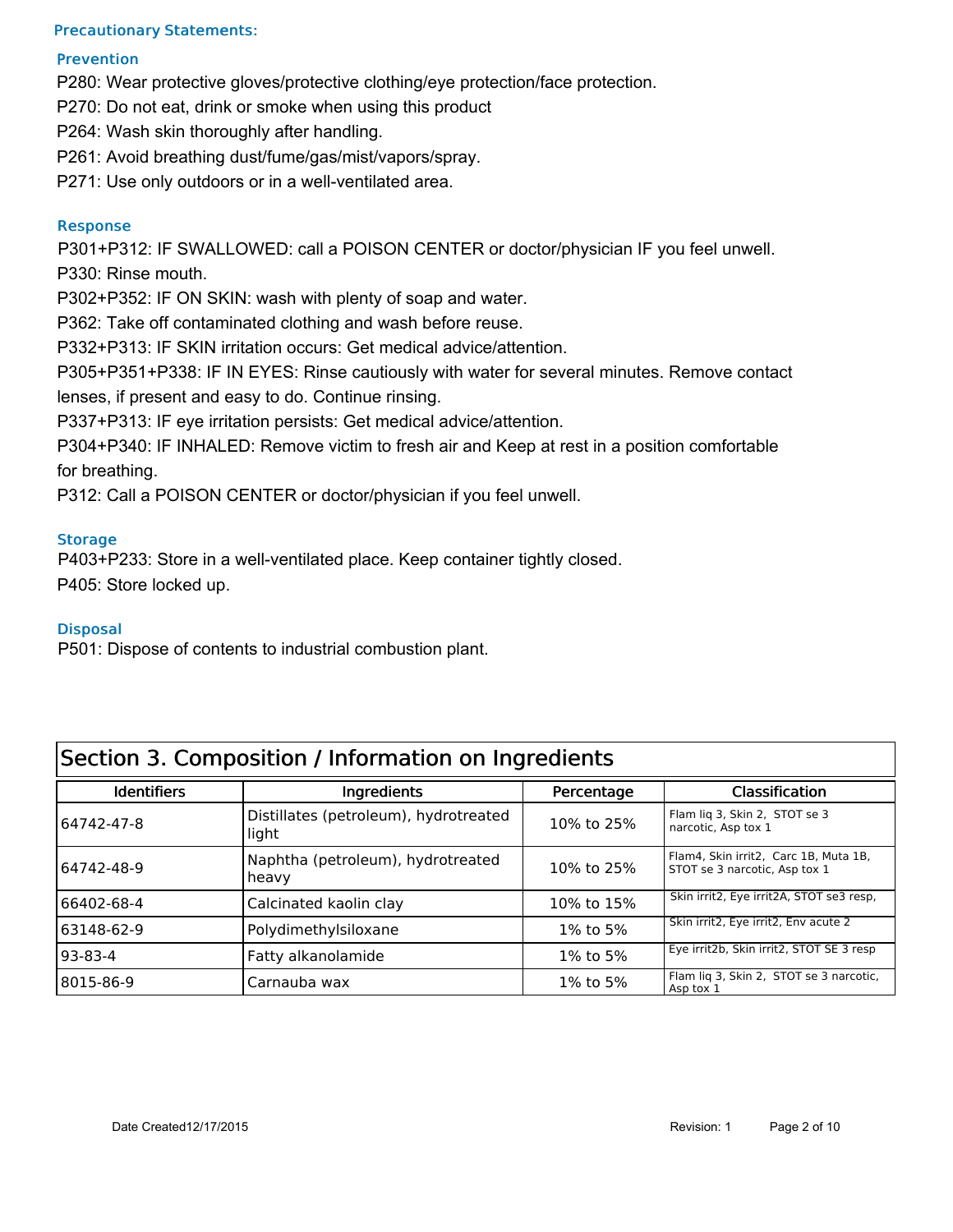## Section 4. First-Aid Measures

## First-Aid: Eyes

Immediately flush with clean, low-pressure water for several minutes. Hold eyelids open to ensure adequate flushing. Remove the contact lenses if worn and easy to do that. Continue rinsing.

## First-Aid: Skin

Take all contaminated clothing off immediately and wash it before reuse. Wash contaminated areas thoroughly with soft nonabrasive soap and cold water. If redness or other symptoms occur, seek medical advice.

## First-Aid: Ingestion

If after ingestion you feel unwell, seek medical advice. If spontaneous vomiting occurs, lean the exposed person forward to reduce the risk of aspiration. In case of ingestion of large quantities immediately take the exposed person to hospital. Rinse the mouth with water. Small amounts of material which enter the mouth should be rinsed out until the taste is dissipated.

## First-Aid: Inhalation

If the exposed person is not breathing, provide artificial respiration. Remove person to fresh air and keep at rest in a position comfortable for breathing. If after inhalation you feel unwell, seek medical advice. If spontaneous vomiting occurs, lean the exposed person forward to reduce the risk of aspiration.

## First-Aid: Other

If exposed or concerned, get medical advice / attention. Remove from exposure. Seek medical attention if symptoms occur.

General advice: Never give anything by mouth to an unconscious person. Only induce vomiting at the instruction of a physician.

## Section 5. Fire-Fighting Measures

## Suitable Extinguishing Media

The suggested appropriate media: Alcohol-resistant foam. Carbon dioxide. Powder BC.

### Unsuitable Extinguishing Media

Inappropriate media: Straight streams of water.

## Protective Measures for Fire-Fighting

Wear protective gloves, clothing, and protective goggles to prevent contact with skin and eyes. Wear self-contained breathing apparatus.

## Combustion Products

Carbon dioxide (CO<sub>2</sub>). Carbon monoxide (CO). Oxides of nitrogen (NO<sub>x</sub>).

## Specific Hazards Arising from Combustion of Products

Explosive when mixed with combustible material.

# Section 6. Accidental Release Measures

## Personal Precautions, Protective Equipment and Emergency Procedures

Avoid being exposed to gas / mist / dust / fume / vapor /spray / particles. Eliminate all sources of heat and ignition. Evacuate the people from the area. Isolate and restrict access to area until completion of cleanup. Use explosionproof electrical/ventilating/lighting equipment. Ventilate area of leak or spill. Wear protective gloves, clothing, and protective goggles to prevent contact with skin and eyes.

## Environmental Precautions

Dike area to prevent runoff and contamination of water sources. Dispose off via a licensed waste disposal contractor.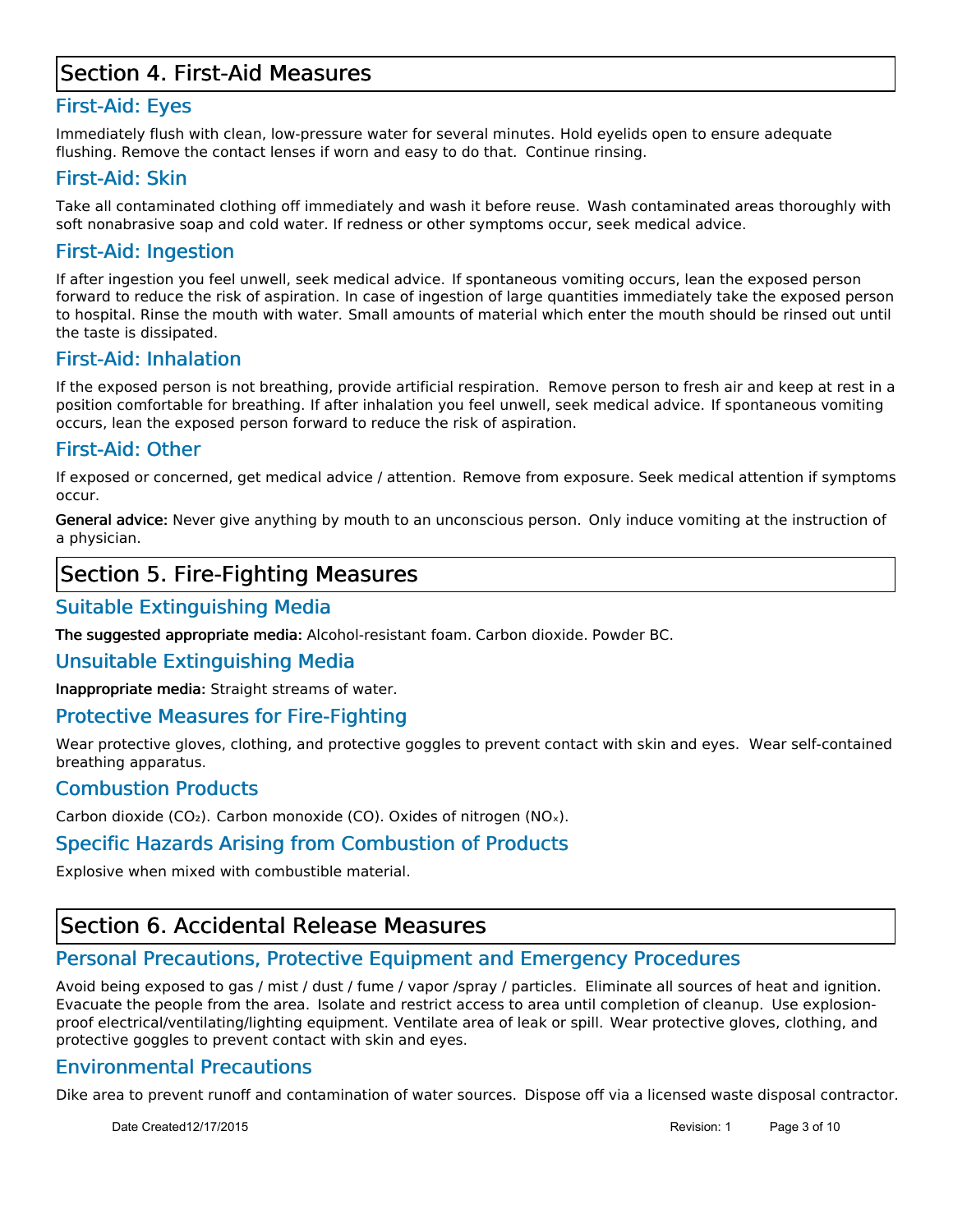## Clean-up Procedures

Ensure cleanup is conducted by trained personnel only. If possible, the spilled liquid should be transferred to a waste container. Residual liquid should be absorbed and placed in separate container.

Large spills: If possible, dike the area to prevent spreading. Absorbe with cloth, fleece, sawdust, kieselgur, sand or other universal binder.

## Section 7. Handling and Storage

## Precautions for Safe Handling

Avoid being exposed to gas / mist / dust / fume / vapor /spray / particles. Check container for defect or leakage before handling. Do not eat, drink or smoke during handling. Do not handle until all safety precautions have been read and understood. Ensure there is sufficient ventilation of the area. Handle in accordance with good industrial hygiene and safety practice. No smoking or open flame in storage, use, or handling areas. Report immediately if physical damage, leakage, or spillage occurs. Wash any exposed area of body thoroughly after handling. Wear protective gloves, clothing, and protective goggles to prevent contact with skin and eyes.

## Conditions for Safe Storage

Have appropriate fire extinguishers and spill clean-up equipment in or near storage area. Keep container closed when not in use. Store in a cool, well ventilated area.

### Conditions to avoid: Frost.

Keep away from: Electrical equipment. Fire. Heat. Open flame. Sparks. Static electricity.

## Suitable Packaging

Always keep in containers made of the same materials as the supply container. Store in original container / packaging.

## Incompatible Materials

Not specified.

## Section 8. Exposure Controls / Personal Protection

## Control Parameters / Limits for Component

### Distillates (petroleum), hydrotreated light

| <b>DNEL/DMEL General</b><br><b>Population Oral Chronic</b> | 19 mg/kg/d, Systemic effects.                                         |
|------------------------------------------------------------|-----------------------------------------------------------------------|
| <b>NIOSH</b>                                               | TWA 350 mg/m <sup>3</sup> Ceiling.<br>1800 mg/m <sup>3</sup> (15min). |
| <b>ACGIH TLV</b>                                           | TWA 400 ppm.                                                          |
| <b>OSHA PEL</b>                                            | 500 ppm.<br>2000 mg/m <sup>3</sup> .                                  |

### Naphtha (petroleum), hydrotreated heavy

| <b>DNEL/DMEL General</b><br><b>Population Oral Chronic</b> | 19 mg/kg/d, Systemic effects.                                         |
|------------------------------------------------------------|-----------------------------------------------------------------------|
| <b>NIOSH</b>                                               | TWA 350 mg/m <sup>3</sup> Ceiling.<br>1800 mg/m <sup>3</sup> (15min). |
| <b>ACGIH</b>                                               | TWA 400 ppm.                                                          |
| OSHA PEL                                                   | 500 ppm.<br>1800 mg/m <sup>3</sup> (15min).                           |

#### DNEL/DMEL General Population Oral Chronic Calcinated kaolin clay 229 mg/kg, Systemic effects.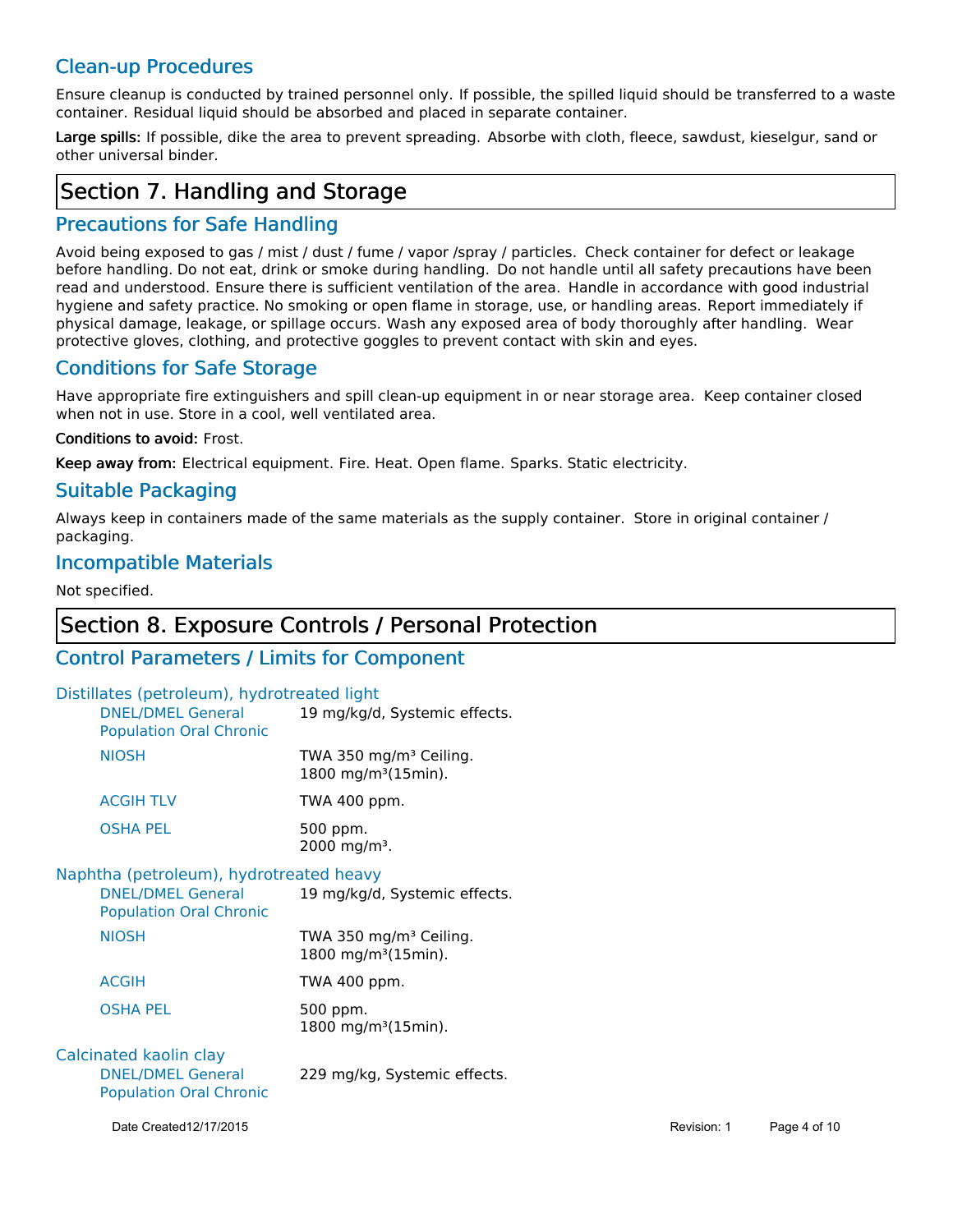| <b>DNEL/DMEL General</b><br><b>Population Inhalation</b><br>Chronic         | 33 mg/m <sup>3</sup> , Local effects.                                           |
|-----------------------------------------------------------------------------|---------------------------------------------------------------------------------|
| <b>DNEL/DMEL Worker</b><br><b>Inhalation Chronic</b>                        | 56 mg/m <sup>3</sup> , Local effects.                                           |
| <b>PNEC Seawater</b>                                                        | 0.0885 mg/l, Continuous.                                                        |
| <b>PNEC Freshwater</b>                                                      | 0.885 mg/l, Single exposure.                                                    |
| <b>PNEC Soil</b>                                                            | 0.141 mg/kg, Single exposure.                                                   |
| <b>ACGIH</b>                                                                | TWA 10 mg/m <sup>3</sup> .                                                      |
| <b>OSHA PEL</b>                                                             | TWA 15 mg/m <sup>3</sup> (Total dust).<br>TWA 5 mg/m <sup>3</sup> (Respirable). |
| <b>Fatty alkanolamide</b><br><b>DNEL/DMEL Consumer</b><br><b>Oral Acute</b> | 6.25 mg/kg, Local effect.                                                       |
| <b>PNEC Sporadic release</b>                                                | $0.032$ mg/l.                                                                   |
| <b>PNEC Seawater</b><br>Sediment                                            | 0.02663 mg/kg.<br>830 mg/l.                                                     |
| <b>PNEC Freshwater</b><br>Sediment                                          | 0.661 mg/m <sup>3</sup> , Systemic effects.                                     |
| <b>DNEL/DMEL Worker</b><br><b>Dermal Chronic</b>                            | 4.16 mg/kg, Systemic effect.                                                    |
| <b>DNEL/DMEL Worker</b><br><b>Inhalation Chronic</b>                        | 73.44 mg/ <sup>3</sup> , Systemic effect.                                       |
| <b>DNEL/DMEL Consumer</b><br><b>Inhalation Chronic</b>                      | 21.734 mg/m <sup>3</sup> , Systemic effect.                                     |
| <b>DNEL/DMEL Consumer</b><br><b>Dermal Chronic</b>                          | 2.5 mg/kg, Systemic effect.<br>0.01873 mg/cm <sup>2</sup> , Local effect.       |
| <b>PNEC Seawater</b>                                                        | 0.0007 mg/l.                                                                    |
| <b>PNEC Freshwater</b>                                                      | $0.007$ mg/l.                                                                   |
| <b>PNEC Soil</b>                                                            | 0.1262 mg/kg.                                                                   |

## **Engineering Measures**

Provide adequate general and local exhaust ventilation. Respect the occupational health and safety standards.

## Respiratory Protection

Certified self-contained breathing apparatus must be available in case of emergency. Use only outdoors or in a wellventilated area.

### Eye/Face Protection

Wear safety goggles.

### Skin and Body Protection

Avoid contacting the product with skin.

### Hand Protection

Wear appropriate chemical resistant gloves.

## Hygiene Measures

Avoid contact during pregnancy or while nursing. Contaminated work clothing should not be allowed out of the workplace. Keep away from food or drink. Use in accordance with good hygiene and safety practice.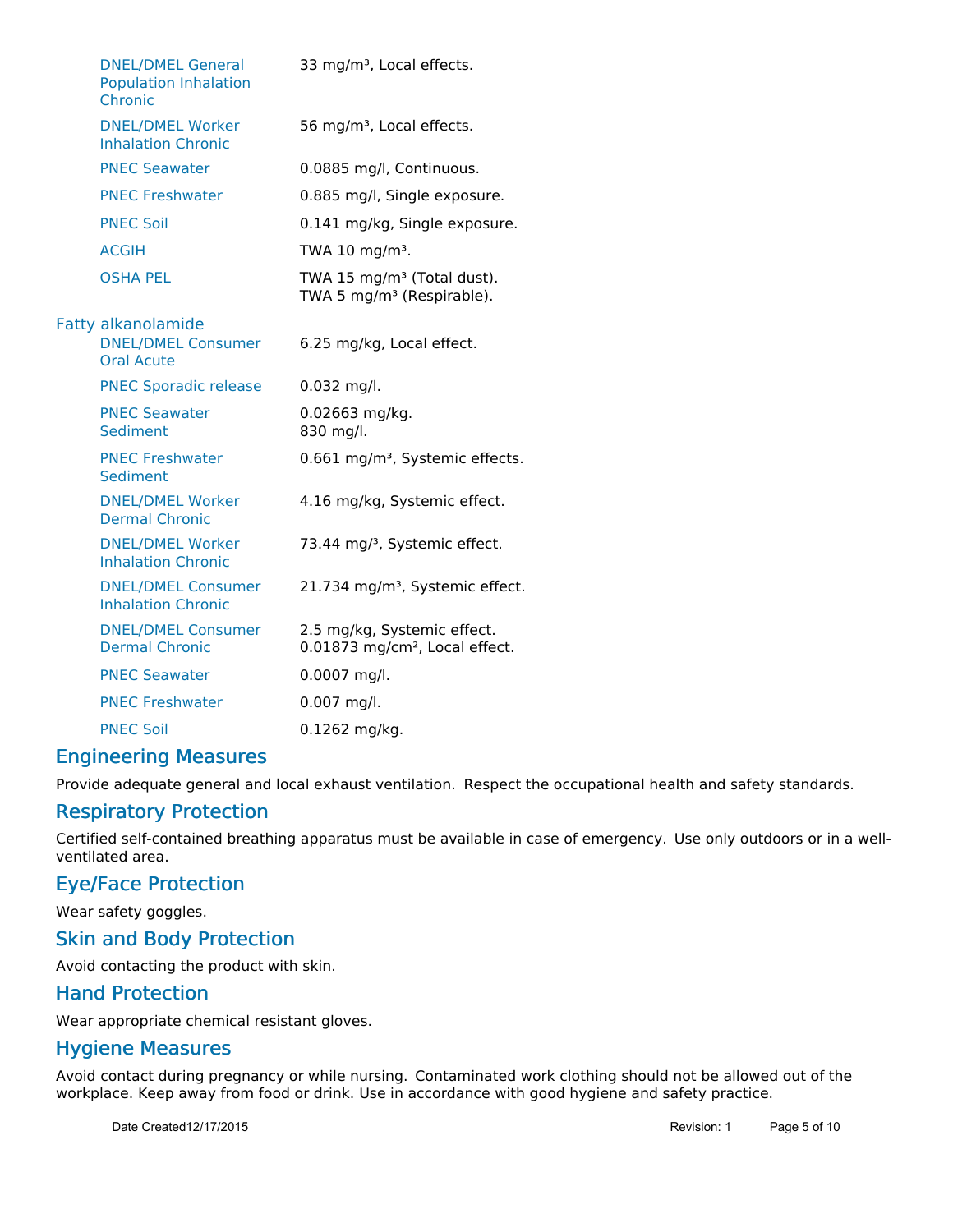# Section 9. Physical and Chemical Properties

## Basic physical and chemical properties Information

| <b>Physical State</b>               | liquid Cream              |
|-------------------------------------|---------------------------|
| <b>Appearance</b>                   | White                     |
| <b>Odor</b>                         | Mango Fragrance           |
| <b>Odor threshold</b>               | Not available             |
| рH                                  | 7.1 at 25°C               |
| <b>Melting point</b>                | Not available             |
| <b>Boiling point</b>                | Greater than 65°C / 149°F |
| <b>Flash Point</b>                  | 68°C / 154.4°F Closed Cup |
| <b>Evaporation rate w/r/t ether</b> | Not available             |
| <b>Evaporation rate w/r/t butyl</b> | Not available             |
| acetate Flammability                | liquid                    |
| <b>Flammability limit</b>           | Not available             |
| <b>Vapor pressure</b>               | 3169 Pa at 25°C / 77°     |
| <b>Vapor density</b>                | Not available             |
| <b>Relative density w/r/t water</b> | 0.98 to 1.02              |
| Relative density w/r/t air          | Not available             |
| Relative density w/r/t other        | Not available             |
| substance                           | Not available             |
| <b>Solubility</b>                   | Not available             |
| <b>Solubility in other solvents</b> | Not available             |
| <b>Partition coefficient</b>        | Not available             |
| <b>Auto-ignition temperature</b>    | Not available             |
| <b>Decomposition temperature</b>    | Not available             |
| <b>Viscosity</b>                    | Not available             |
| <b>Freezing point</b>               | 8.14 lb/gal               |
| <b>Density</b>                      | 0.98 $g/cm^3$             |
| <b>Explosion limit (upper)</b>      | $6$ %vol                  |
| <b>Explosion limit (lower)</b>      | $1\%$ vol                 |
|                                     |                           |

# Section 10. Chemical Stability & Reactivity Information

## Stability/Reactivity

Chemical stability: This product is stable under ambient condition. Reactivity: The product is known to be non-reactive in ambient conditions.

## Possibility of Hazardous Reactions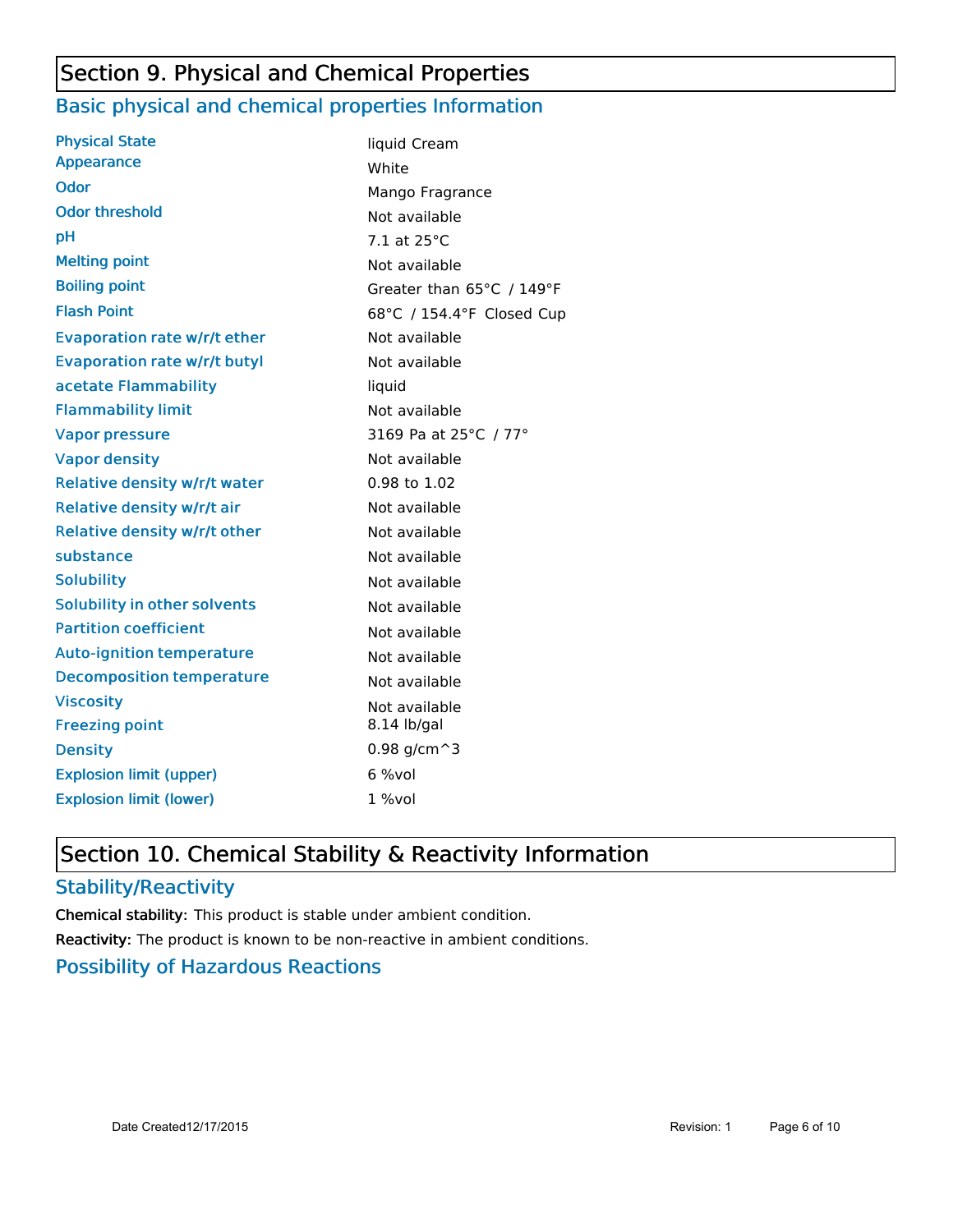Dangerous reactions are not expected if the technical instructions in storage of chemicals are met. Hazardous polymerization will not occur under normal conditions.

## Conditions to Avoid

Keep away from: Cold. Direct sunlight. Electrical equipment. Fire. Heat. Open flame. Sparks. Static electricity.

### Hazardous Products of Decomposition

Decomposition will Result in Production of : Carbon dioxide (CO2). Carbon monoxide (CO).

## Section 11. Toxicological Information

## **Toxicological Information for Product**

Aspiration hazard: This product is an aspiration hazard.

Carcinoginicity: This product contains components above 0.1% concentration which are considered carcinogenic.

Specific target organ toxicity: This product is considered a STOT single exposure - category 3- Narcotic effect. This product is considered a STOT single exposure category 3- Narcotic effect. This product is considered a STOT repeated exposure category 1.

Mutagenicity: This product contains components above 0.1% concentration which are considered Germ cell mutagens.

## Toxicological Information for Component

Naphtha (petroleum), hydrotreated heavy

| LD <sub>50</sub> Oral                       | >5000 mg/kg, Rat.                                                        |
|---------------------------------------------|--------------------------------------------------------------------------|
| <b>LC 50 Inhalation</b>                     | >5 mg/l(4h), Rat.                                                        |
| LD 50 Dermal                                | >2000 mg/kg, Rabbit.                                                     |
| Polydimethylsiloxane                        |                                                                          |
| LD 50 Oral                                  | >17 g/kg, Rat.                                                           |
| <b>LD 50 Dermal</b>                         | >2 g/kg, Rabbit.                                                         |
| <b>Fatty alkanolamide</b>                   |                                                                          |
| LD <sub>50</sub> Oral                       | 12400 µl/kg, Rat.<br>10000 mg/kg, Mouse.                                 |
| <b>LD 50 Dermal</b>                         | >2 g/kg, Rabbit.                                                         |
| Distillates (petroleum), hydrotreated light |                                                                          |
| LD 50 Oral                                  | >5000 mg/kg, Rat.<br>>2000 mg/kg, Rabbit.                                |
| <b>LC 50 Inhalation</b>                     | >5 mg/l(4h), Rat.                                                        |
| Carnauba wax                                |                                                                          |
| LD <sub>50</sub> Oral                       | >2000 mg/kg, Rat.<br><b>Irritation/Corrosion Information for Product</b> |
|                                             |                                                                          |

Skin: Causes severe skin burns and eye damage.

Eyes: Causes serious eye damage.

### Irritation/Corrosion Information for Component

### Polydimethylsiloxane

Skin: 500 μl/24h, mild, Draize test, Rabbit. Eye: 100 μl/24h, mild, Draize test, Rabbit. 100 mg/1h, mild, Draize test, Rabbit. 100 μl/24h, moderate, Draize test, Rabbit.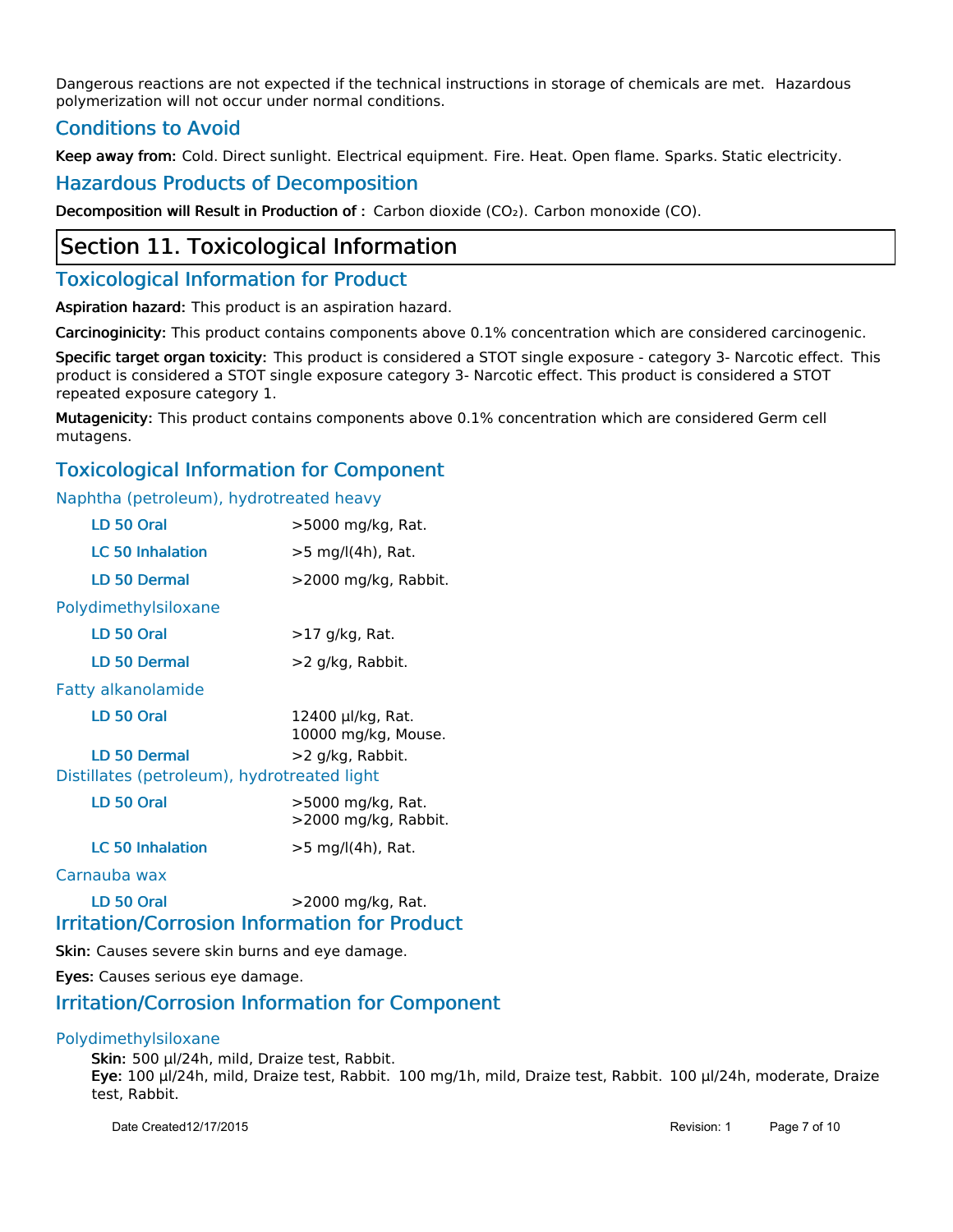# Section 12. Ecological Information

## Ecotoxicity Values for Product

Ecotoxicity: No ecotoxicity values specified for product.

## Section 13. Disposal Considerations

## Waste Disposal Regulation(s) / Operation

Do not discharge effluent containing this product into lakes, streams, ponds, estuaries, oceans, or other waters unless in accordance with the requirements of national pollutant discharge elimination systems. Users need to pay attention to the possible existence of regional or national regulations regarding disposal.

# Section 14. Transportation Information

| <b>UN Number</b>               | 1993.                       |
|--------------------------------|-----------------------------|
| <b>UN Proper Shipping Name</b> | Combustible liquids, n.o.s. |
| <b>Hazard Class</b>            | 3.                          |
| <b>Packing Group</b>           | Ш.                          |

# Section 15. Regulatory Information

## Safety, Health and Environmental Regulations for Component

### Distillates (petroleum), hydrotreated light

| <b>EUROPE:</b>                          | European Inventory of Existing Commercial Chemical Substances<br>(EINECS): listed. |
|-----------------------------------------|------------------------------------------------------------------------------------|
| <b>CANADA:</b>                          | Domestic Substances List (DSL): listed.                                            |
| US:                                     | TSCA (Toxic Substances Control Act): listed.                                       |
| Naphtha (petroleum), hydrotreated heavy |                                                                                    |
| <b>EUROPE:</b>                          | European Inventory of Existing Commercial Chemical Substances<br>(EINECS): listed. |
| <b>CANADA:</b>                          | Domestic Substances List (DSL): listed.                                            |
| US:                                     | TSCA (Toxic Substances Control Act): listed.                                       |
| Polydimethylsiloxane                    |                                                                                    |
| <b>EUROPE:</b>                          | European Inventory of Existing Commercial Chemical Substances<br>(EINECS): listed. |
| <b>CANADA:</b>                          | Domestic Substances List (DSL): listed.                                            |
| US:                                     | TSCA (Toxic Substances Control Act): listed.                                       |
| <b>Fatty alkanolamide</b>               |                                                                                    |
| <b>EUROPE:</b>                          | European Inventory of Existing Commercial Chemical Substances<br>(EINECS): listed. |
| <b>CANADA:</b>                          | DSL: This component is listed on the DSL list.                                     |
| US:                                     | TSCA (Toxic Substances Control Act): listed.                                       |
| Carnauba wax                            |                                                                                    |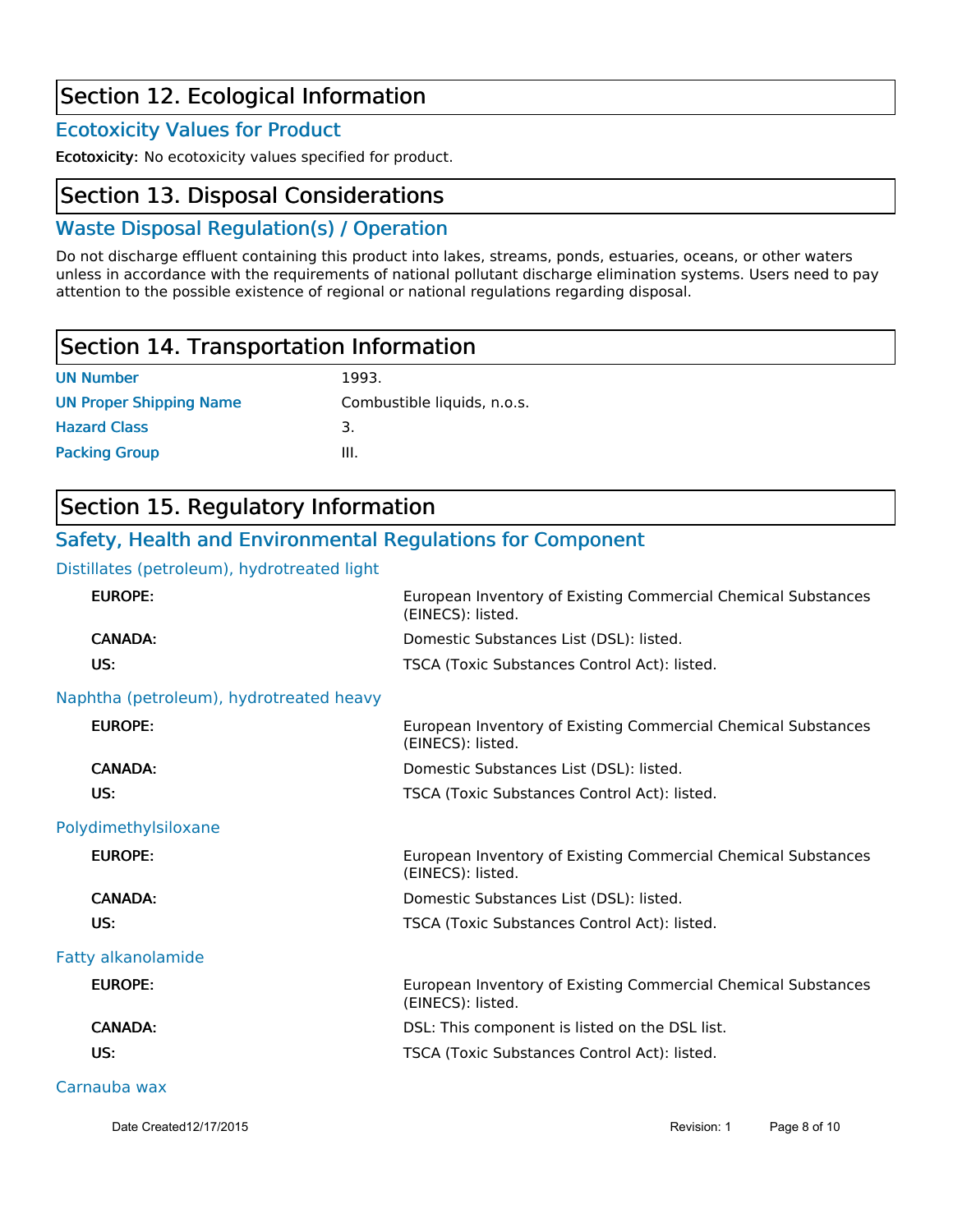| <b>EUROPE:</b>         | European Inventory of Existing Commercial Chemical Substances<br>(EINECS): listed.                    |  |
|------------------------|-------------------------------------------------------------------------------------------------------|--|
| CANADA:                | Domestic Substances List (DSL): listed.                                                               |  |
| US:                    | TSCA (Toxic Substances Control Act): listed.                                                          |  |
| Calcinated kaolin clay |                                                                                                       |  |
| <b>EUROPE:</b>         | EINECS: This component is listed in European Inventory of Existing<br>Commercial Chemical Substances. |  |
| CANADA:                | Domestic Substances List (DSL): listed.                                                               |  |
| US:                    | TSCA (Toxic Substances Control Act): listed.                                                          |  |
|                        |                                                                                                       |  |

# Section 16. Other Information

# **Glossary**

| <b>ACGIH:</b>  | American Conference of Governmental Industrial Hygienists.                        |
|----------------|-----------------------------------------------------------------------------------|
| Acute tox:     | Acute toxicity.                                                                   |
| ADR:           | Accord europeen relatif au transport international des marchandises dangereuses   |
|                | par route (European Agreement concerning the International Carriage of Dangerous  |
| ATE:           | Goods by Road).                                                                   |
| BCF:           | Acute Toxicity Estimate.                                                          |
| CAS:           | <b>BioConcentration Factor.</b>                                                   |
|                | Chemical Abstracts Service (Service that maintains the most comprehensive list of |
|                | chemical substances).                                                             |
| CEPA:          | Canadian Environmental Protection Act.                                            |
| <b>CERCLA:</b> | Comprehensive Environmental Response, Compensation, and Liability Act.            |
| CLP:           | Regulation (EC) No 1272/2008 on classification, labeling and packaging of         |
| CMR:           | substances and mixtures.                                                          |
|                | Carcinogenic, Mutagenic or toxic for Reproduction.                                |
| DMEL:          | Derived Minimal Effect Level.                                                     |
| <b>DNEL:</b>   | Derived No-Effect Level.                                                          |
| DOT:           | Department of Transportation USA.                                                 |
| DSL:           | Canadian Domestic Substances List.                                                |
| <b>EC50:</b>   | Effective concentration of a substance that causes 50% of the maximum response    |
| <b>EINECS:</b> | European Inventory of Existing Commercial chemical Substances.                    |
| <b>ELINCS:</b> | European List of Notified Chemical Substances.                                    |
| EPA:           | US Environmental Protection Agency.                                               |
|                |                                                                                   |